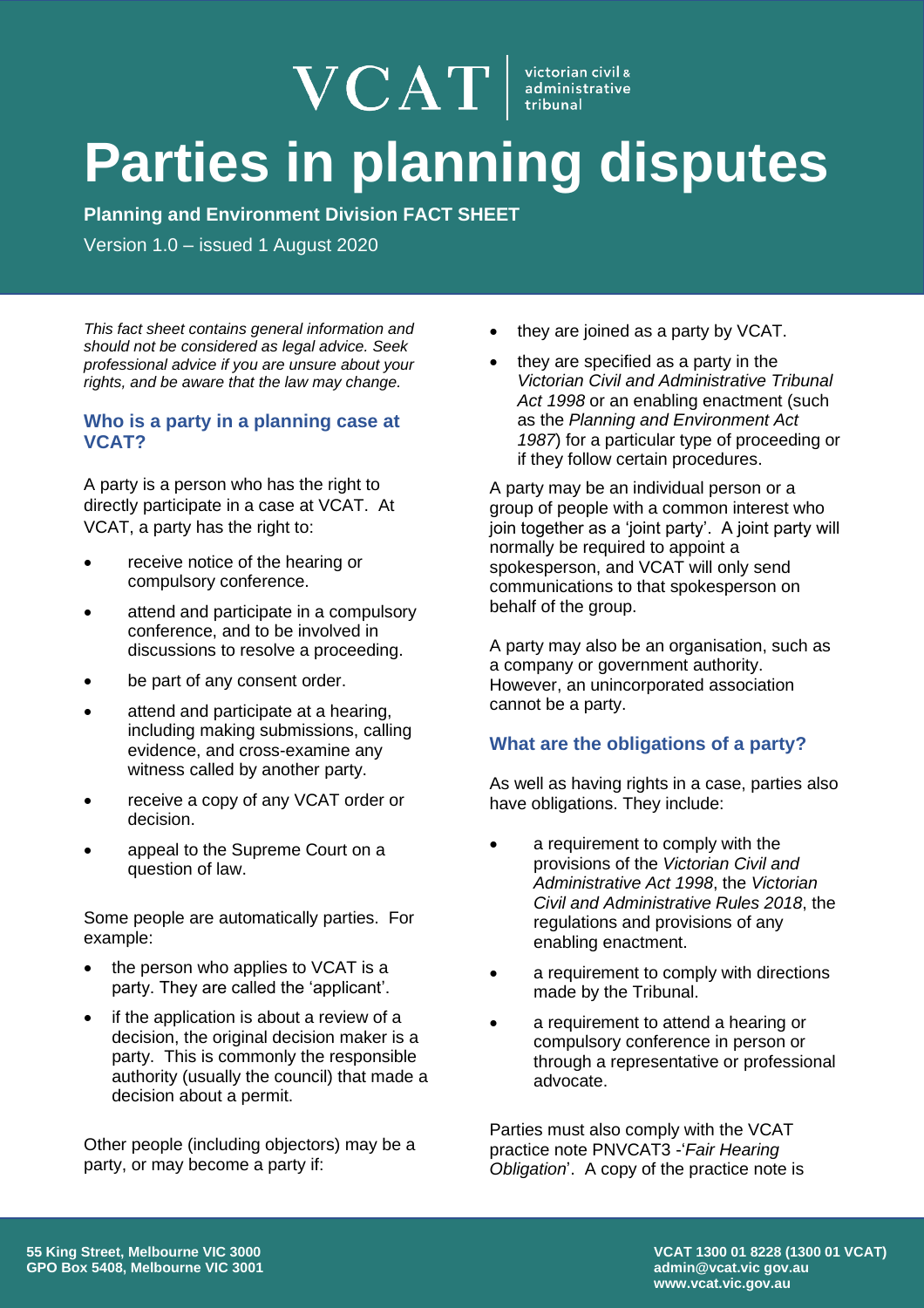# **VCAT**

victorian civil & administrative tribunal

available on VCAT's website. The fair hearing obligation includes requirements that parties act honestly and co-operatively, and treat VCAT and other parties with courtesy and respect.

VCAT may impose sanctions on a party (including an award of costs or striking out a party) who engages in conduct causing disadvantage to another party.

Each party in a VCAT case usually bears its own costs and is not usually obliged to pay the costs of another party if unsuccessful, unless VCAT considers it fair to do so having regard to the matters in section 109 of the *Victorian Civil and Administrative Tribunal Act 1998*.

## **Parties other than objectors**

### ❖ *Permit applicants and permit holders*

A permit applicant or permit holder who is the applicant for review (e.g. under section 77, 79, 80 or 87A of the *Planning and Environment Act 1987*) is automatically a party in the case at VCAT.

A permit applicant is automatically a party to an application for review by an objector under section 82 of the *Planning and Environment Act 1987*. In such cases, the permit applicant is required to lodge a statement of grounds.

The *Planning and Environment Act 1987* specifies that the owner, user, or developer of the land directly affected by a matter (usually the permit holder) is entitled to be a party for many types of proceedings (e.g. applications under sections 149 and 149A).

## ❖ *Responsible authority*

The responsible authority (usually the council) is automatically a party in all cases involving the review of a decision made by the responsible authority.

### ❖ *Minister for Planning*

The *Planning and Environment Act 1987* specifies that the Minister for Planning is entitled to be a party for certain types of proceedings (e.g. applications under section 39).

The Minister for Planning will also occasionally be joined as a party in a VCAT case about a planning dispute if the issues in the case raise a major issue of policy or relate to the interpretation of the planning scheme.

## ❖ *Referral authorities*

A referral authority is an organisation that a planning permit application is referred to for specialist advice – usually a government body or service provider.

#### Determining referral authority

A determining referral authority is automatically a party in a case including the refusal to grant a permit or to challenge permit conditions if it objected to the grant of a permit or if the application for review is of a permit condition required by the authority.

In most other cases, a determining referral authority is eligible to become a party by lodging a statement of grounds after receiving notice of the application.

#### Recommending referral authority

A recommending referral authority is automatically a party in any application for review at VCAT if the authority was given notice of the application for review under the *Planning and Environment Act 1987*. [Note: a recommending referral authority must be given notice of an application for review under sections 77 or 80 if it objected to the grant of a permit; or, if the application for review relates to a permit condition recommended by the authority.]

In most other cases, a recommending referral authority is eligible to become a party by lodging a statement of grounds.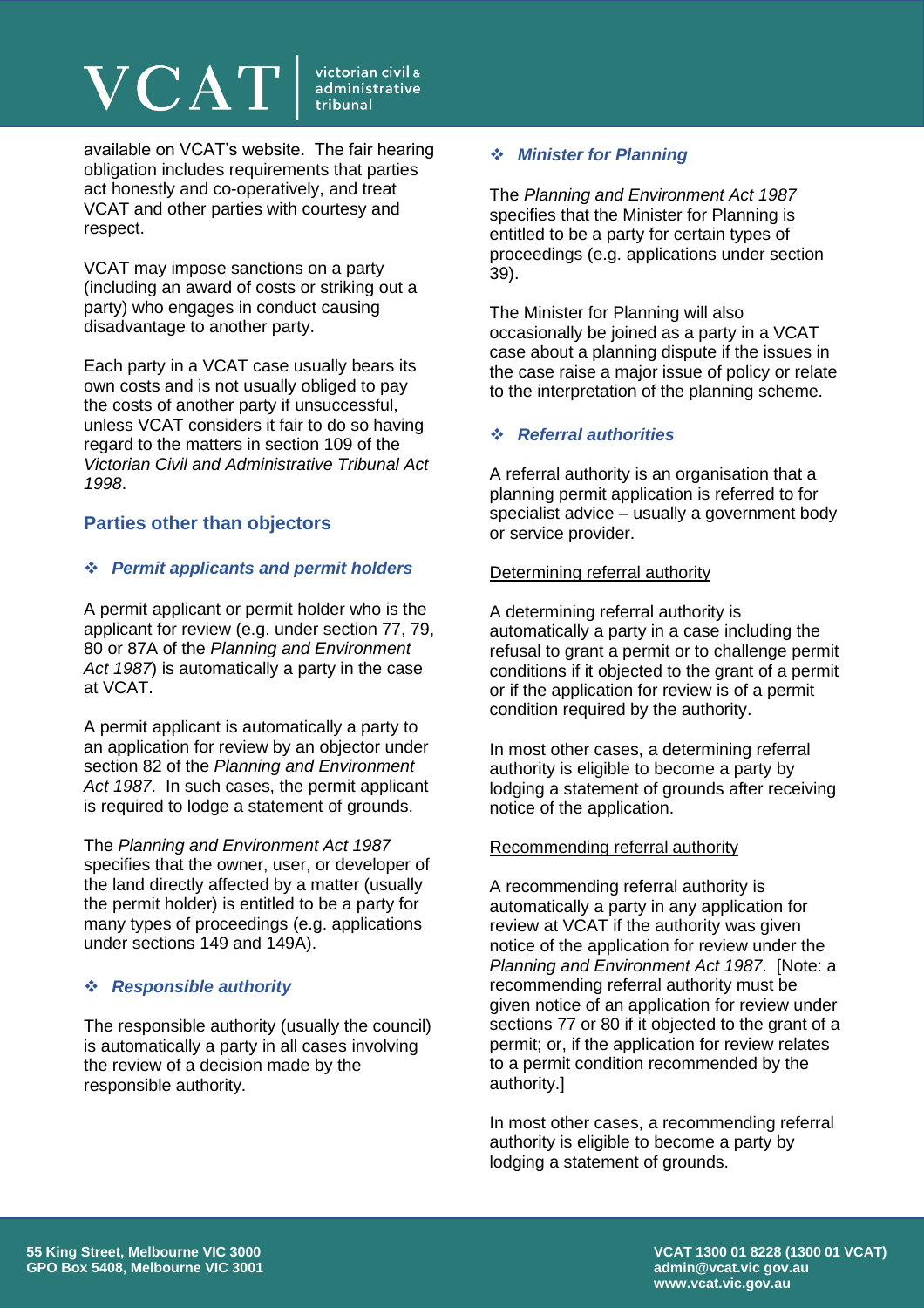## **How or when is an objector a party in a planning case at VCAT?**

## ❖ *Original objectors*

An 'original objector' is a person who objected to a planning permit application before the application was decided by the responsible authority (usually the council).

If the responsible authority decides to give notice to grant a permit, an original objector can seek to review that decision at VCAT. Upon lodging an application under section 82 of the *Planning and Environment Act 1987*, the objector who made the application to VCAT is automatically a party.

If the responsible authority decides to refuse to grant a permit or to impose conditions on the permit, the permit applicant may seek to review that decision at VCAT, and VCAT will require the applicant to give notice of the application for review to all original objectors. In response to the notice, an original objector may get involved in the VCAT case by lodging a statement of grounds and sending a copy to the permit applicant and responsible authority.

Further information about the 'statement of grounds' process, including a copy of the form and information about time limits and fees, is available in the 'Getting Involved' section on the VCAT website. Information about time limits will also usually be included in a VCAT order and the notice sent to the original objector.

The statement of grounds form requires the original objector to make a choice under clause 56(5) of Schedule 1 of the *Victorian Civil and Administrative Tribunal Act 1998* about whether the objector wants to participate in the hearing. There are important consequences associated with this choice. This is because:

if the original objector indicates that they intend to participate in the hearing, and pays the fee, the objector automatically becomes a party in the proceeding.

- if the original objector fails to pay the fee, the objector does not become a party.
- if the original objector indicates that they do not intend to participate in the hearing, no fee is payable, and the objector is not a party.

#### ❖ *Non-original objectors*

A person who was not an original objector to a permit application can still lodge a statement of grounds and indicate that they wish to participate in the proceeding. A fee is payable.

The non-original objector does not automatically become a party. That person must attend the hearing and seek leave from VCAT to be joined as a party. That person may be required to explain why they were not an original objector, and why they should be joined as a party. VCAT will also consider the views of the permit applicant and the responsible authority before deciding whether to join the person as a party. The joining of a person as a party is not guaranteed.

#### ❖ *Objectors to amended plans, or applications to amend a permit*

A permit applicant may occasionally seek to amend its permit application or plans in an existing application for review. Alternatively, a permit holder may seek to amend an existing permit or plans (e.g. under section 87A of the *Planning and Environment Act 1987*). In these circumstances, VCAT will usually require the permit applicant or permit holder to give notice to other people. This may include people who were given notice of the original permit application.

A person receiving the notice, and who objects to the application to amend the application, plans or the permit, may get involved in the VCAT case by lodging a statement of grounds. Information about how to do this will be included with the notice. A similar process applies as for original objectors in a review proceeding. If the person indicates that they intend to participate